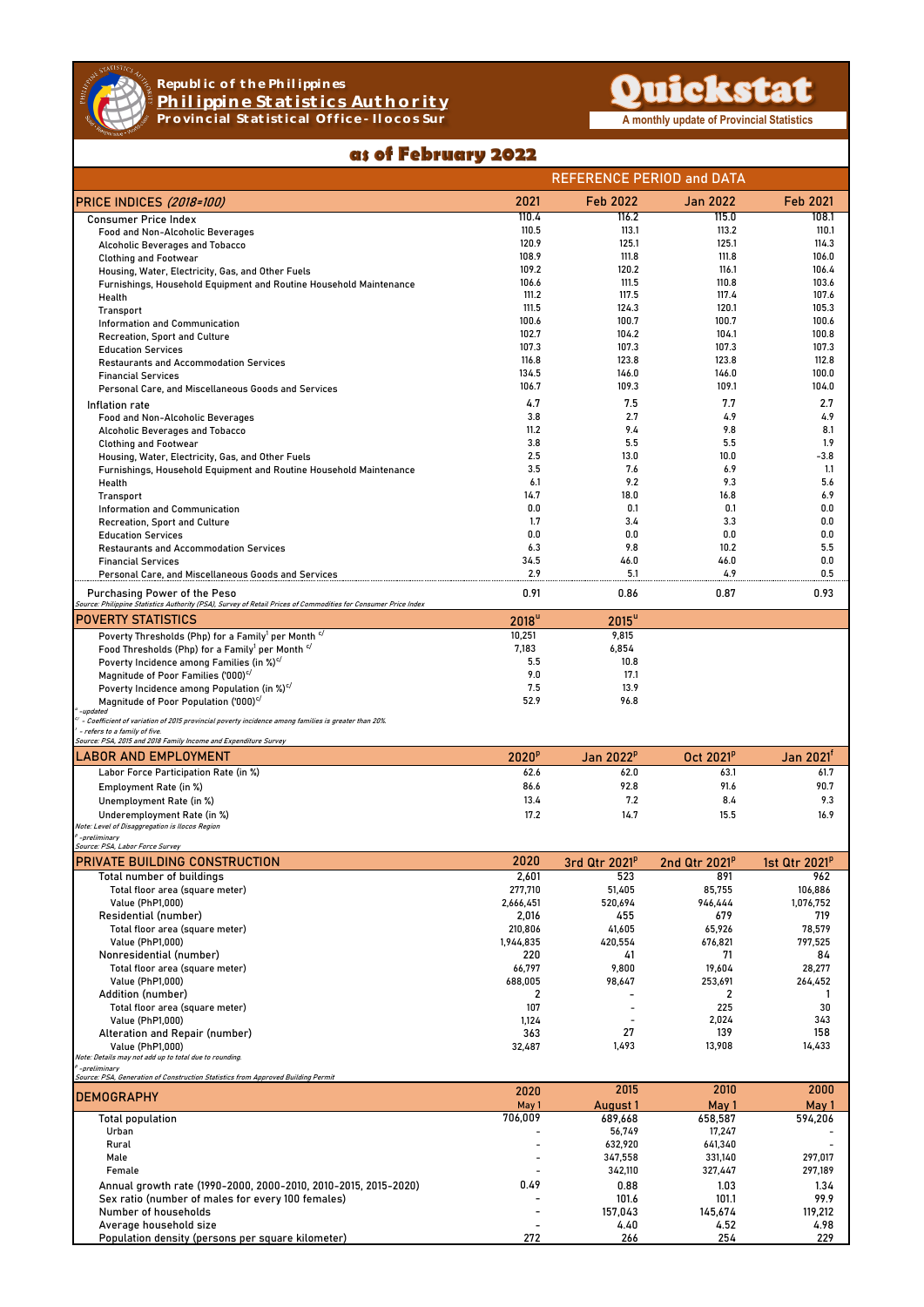| Quickstat as of February 2022                                                                                                 |               |                       |                       |                                                   |  |  |
|-------------------------------------------------------------------------------------------------------------------------------|---------------|-----------------------|-----------------------|---------------------------------------------------|--|--|
| <b>DEMOGRAPHY (Continuation)</b>                                                                                              | 2020<br>May 1 | 2015<br>August 1      | 2010<br>May 1         | <b>Population</b><br><b>Density</b><br>2020 May 1 |  |  |
| Population and Population Density by City/Municipality                                                                        |               |                       |                       |                                                   |  |  |
| Alilem **                                                                                                                     | 7,361         | 6,695                 | 6,640                 | 62                                                |  |  |
| Banayoyo <sup>**</sup>                                                                                                        | 7,931         | 7,748                 | 7,694                 | 322                                               |  |  |
| Bantay **                                                                                                                     | 37,118        | 35,731                | 34,323                | 485                                               |  |  |
| Burgos <sup>**</sup>                                                                                                          | 12,793        | 12,224                | 11,679                | 288                                               |  |  |
| Cabugao <sup>*</sup>                                                                                                          | 38,884        | 37,501                | 35,706                | 407                                               |  |  |
| Caoayan *                                                                                                                     | 19,574        | 19,861                | 18,551                | 1,124                                             |  |  |
| Cervantes **                                                                                                                  | 19,449        | 17,211                | 16,573                | 83                                                |  |  |
| Galimuyod **                                                                                                                  | 10,244        | 10,748                | 10,011                | 298                                               |  |  |
| Gregorio del Pilar *                                                                                                          | 4,472         | 4,875                 | 4,219                 | 107                                               |  |  |
| Lidlidda *                                                                                                                    | 4,705         | 4,647                 | 4,398                 | 139                                               |  |  |
| Magsingal *                                                                                                                   | 31,308        | 30,792                | 28,302                | 368                                               |  |  |
| Nagbukel **                                                                                                                   | 5,465         | 5,259                 | 4,938                 | 127                                               |  |  |
| Narvacan *                                                                                                                    | 46,234        | 44,006                | 42,803                | 378                                               |  |  |
| Quirino **                                                                                                                    | 9,306         | 8,573                 | 8,535                 | 39                                                |  |  |
| Salcedo <sup>*</sup>                                                                                                          | 11,110        | 11,288                | 10,935                | 107                                               |  |  |
| San Emilio **                                                                                                                 | 7,206         | 7,407                 | 7,427                 | 51                                                |  |  |
| San Esteban *                                                                                                                 | 8,381         | 8,349                 | 8,072                 | 427                                               |  |  |
| San Ildefonso*                                                                                                                | 8,190         | 7,787                 | 7,075                 | 722                                               |  |  |
| San Juan **                                                                                                                   | 26,674        | 26,411                | 25,199                | 414                                               |  |  |
| San Vicente *                                                                                                                 | 13,118        | 12,758                | 11,720                | 1,041                                             |  |  |
| Santa *                                                                                                                       | 14,992        | 15,340                | 15,106                | 137                                               |  |  |
| Santa Catalina *                                                                                                              | 14,493        | 13,945                | 13,597                | 1,497                                             |  |  |
| Santa Cruz **                                                                                                                 | 41,366        | 39,868                | 37,911                | 466                                               |  |  |
| Santa Lucia *                                                                                                                 | 25,966        | 25,402                | 24,981                | 522                                               |  |  |
| Santa Maria *                                                                                                                 | 30,006        | 30,321                | 28,597                | 474                                               |  |  |
| Santiago*                                                                                                                     | 19,471        | 18,759                | 17,958                | 420                                               |  |  |
| Santo Domingo *                                                                                                               | 29,041        | 27,975                | 27,596                | 523                                               |  |  |
| Sigay *                                                                                                                       | 2,552         | 2,737                 | 2,419                 | 31                                                |  |  |
| Sinait *                                                                                                                      | 25,998        | 25,640                | 25,427                | 397                                               |  |  |
| Sugpon *                                                                                                                      | 4,930         | 4,585                 | 3,820                 | 86                                                |  |  |
| Suyo <sup>**</sup>                                                                                                            | 10,766        | 11,446                | 10,622                | 87                                                |  |  |
| Tagudin **                                                                                                                    | 41,538        | 39,277                | 38,122                | 275                                               |  |  |
| City of Candon *                                                                                                              | 61,432        | 60,623                | 57,884                | 595                                               |  |  |
| City of Vigan (Capital) **                                                                                                    | 53,935        | 53,879                | 49,747                | 2,147                                             |  |  |
| data not yet available<br>Source: PSA, 2000 , 2010, and 2020 Census of Population and Housing, and 2015 Census of Population  |               |                       |                       |                                                   |  |  |
| * Land area is based on cadastral survey (certified and provided to the DBM) from the LMB, DENR, as of December 2013.         |               |                       |                       |                                                   |  |  |
| ** Estimated land area (certified and provided to the DBM) from the LMB, DENR, as of December 2013.                           |               |                       |                       |                                                   |  |  |
| <b>VITAL STATISTICS</b>                                                                                                       |               | Feb 2022 <sup>p</sup> | Jan 2022 <sup>p</sup> | Feb 2021                                          |  |  |
| Births (based on civil registration; not adjusted for underregistration)                                                      |               | 673                   | 736                   | 576                                               |  |  |
| Marriages (based on civil registration; not adjusted for underregistration)                                                   |               | 389                   | 297                   | 256                                               |  |  |
| Deaths (based on civil registration; not adjusted for underregistration)                                                      |               | 443                   | 564                   | 350                                               |  |  |
|                                                                                                                               |               | 2010-2015             | 2005-2010             | 2000-2005                                         |  |  |
| Crude birth <sup>a</sup> (per thousand population)                                                                            |               | 21.56                 | 23.51                 | 24.98                                             |  |  |
| Crude death <sup>ª</sup> (per thousand population)                                                                            |               | 7.02                  | 7.68                  | 8.65                                              |  |  |
| Crude rate of natural increase (per thousand population)                                                                      |               | 14.54                 | 15.83                 | 16.33                                             |  |  |
| Total fertility rate <sup>a</sup> (number of children per woman)                                                              |               | 2.78                  | 2.98                  | 3.20                                              |  |  |
| Life expectancy at birth <sup>a</sup> (in years; medium assumption)                                                           |               |                       |                       |                                                   |  |  |
| Male                                                                                                                          |               | 67.46                 | 65.96                 | 63.96                                             |  |  |
| Female                                                                                                                        |               | 75.53                 | 74.33                 | 73.13                                             |  |  |
| -preliminary                                                                                                                  |               |                       |                       |                                                   |  |  |
| Source: PSA, Preliminary results from the Decentralized Vital Statistics System                                               |               |                       |                       |                                                   |  |  |
| <b>EDUCATION</b>                                                                                                              |               | 2020<br>May 1         | 2015<br>August 1      | 2010<br>May 1                                     |  |  |
| Literate (Literacy of the Household Population                                                                                |               |                       | 553,667               | 522,905                                           |  |  |
| Literacy rate                                                                                                                 |               |                       | 99.1                  | 98.80                                             |  |  |
| data not yet available<br>Source: PSA, 2000 and 2010 Census of Population and Housing, and 2007 and 2015 Census of Population |               |                       |                       |                                                   |  |  |
| AGRICULTURE                                                                                                                   |               | 2002                  | 1991                  | 1980                                              |  |  |
| Number of farms by land use 3/                                                                                                |               | 46,949                | 52,805                | 43,035                                            |  |  |
| Area of farms by land use (in hectares)                                                                                       |               | 36,101                | 47,920                | 46,034                                            |  |  |
| Arable lands                                                                                                                  |               |                       |                       |                                                   |  |  |
|                                                                                                                               |               |                       |                       |                                                   |  |  |
| Land planted to temporary crops                                                                                               |               | 30,492                | 38,821                | 36,487                                            |  |  |
| Lands lying idle <sup>4/</sup>                                                                                                |               | 185                   | 381                   | 694                                               |  |  |
| Land planted to permanent crops                                                                                               |               | 2,323                 | 5,517                 | 1,374                                             |  |  |
| Land under permanent meadows and pasture                                                                                      |               | 120                   | 660                   | 3,270                                             |  |  |
| Lands covered with forest growth                                                                                              |               | 411                   | 1,122                 | 2,561                                             |  |  |
| All other lands <sup>5/</sup><br>Source: PSA, Census of Agriculture and Fishery                                               |               | 2,396                 | 1,419                 | 1,648                                             |  |  |